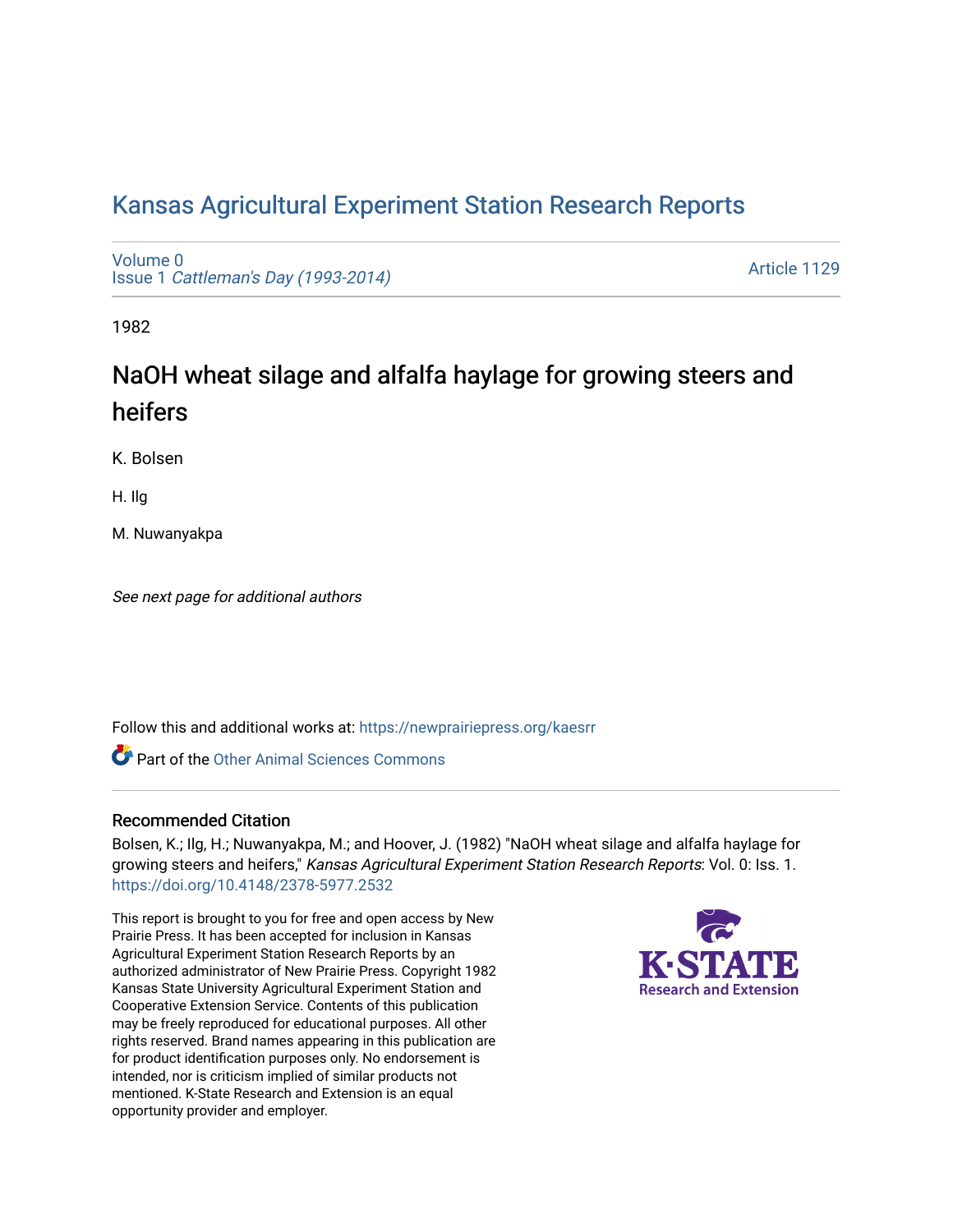## NaOH wheat silage and alfalfa haylage for growing steers and heifers

## **Abstract**

Wheat silage, with and without sodium hydroxide (NaOH), was fed, with or without alfalfa haylage, in an 80-day growing trial. Calves fed NaOH-silage consumed 18% more feed and gained 16% faster than those fed control silage, but feed efficiencies were similar. When 50% of the wheat silage was replaced with alfalfa haylage (DM basis), gains decreased 3.1 and 3.7%, feed intake increased 12.3 and 9.7%, and feed efficiency decreased 23.7 and 14.4% for calves fed control and NaOH silages, respectively. NaOH increased ensiling temperatures by 9 to 12° C during the first 6 weeks. Dry matter recovery from the concrete stave silos was similar for both silages (82.1% for control and 83.9% for NaOH); recoveries from buried bags were 92.3 and 89.5%. NaOH wheat silage was more stable in air than was either control wheat silage or alfalfa haylage.

## Keywords

Cattlemen's Day, 1982; Report of progress (Kansas State University. Agricultural Experiment Station); 413; Beef; Sodium hydroxide; Wheat silage; Alfalfa haylage; Steers; Heifers

### Creative Commons License



This work is licensed under a [Creative Commons Attribution 4.0 License](https://creativecommons.org/licenses/by/4.0/).

### Authors

K. Bolsen, H. Ilg, M. Nuwanyakpa, and J. Hoover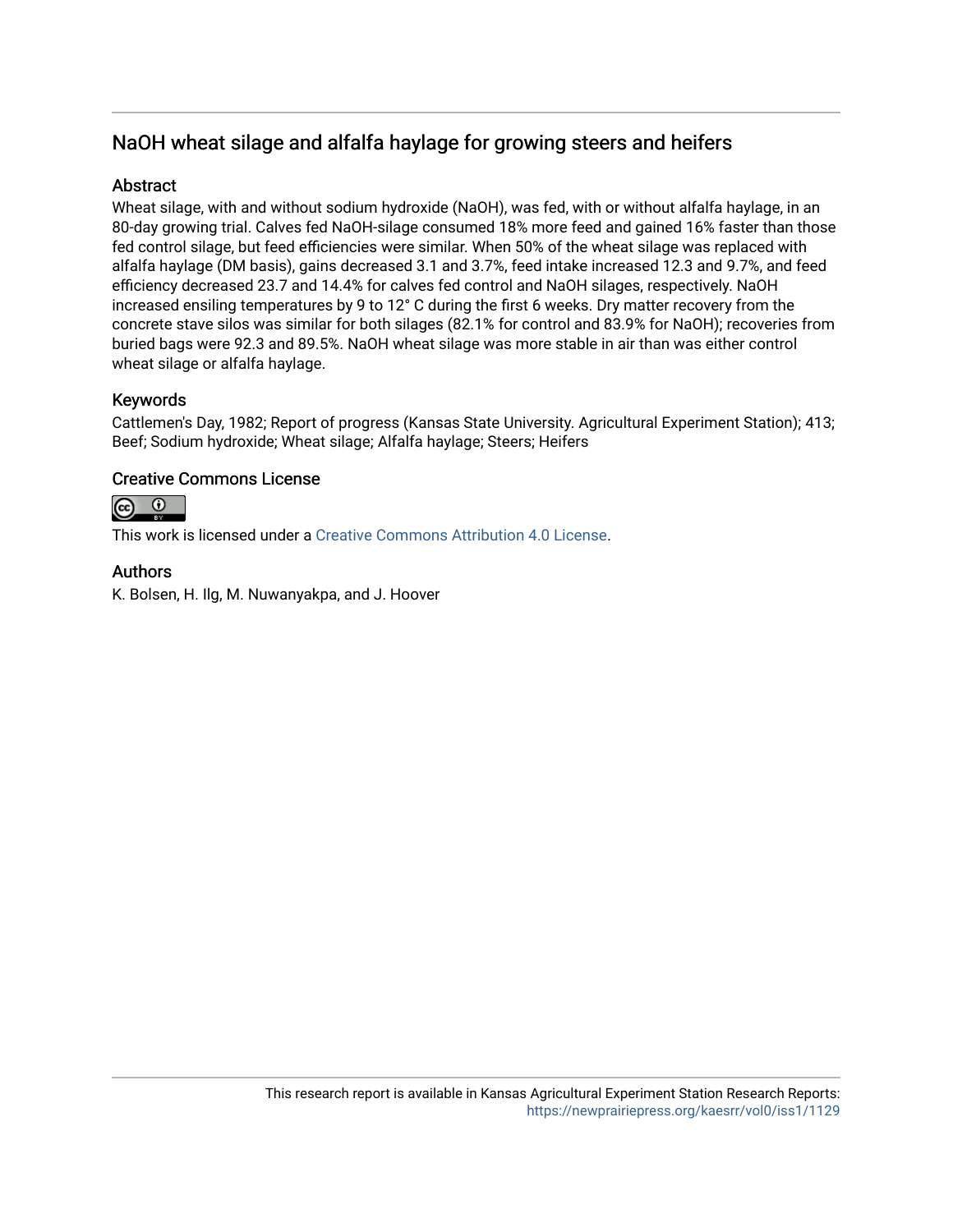

NaOH Wheat Silage and Alfalfa Haylage for Growing Steers and Heifers

Keith Bolsen, Harvey Ilg, Mopoi Nuwanyakpa, and Jim Hoover

#### Summary

Wheat silage, with and without sodium hydroxide (NaOH), was fed, with or without alfalfa haylage, in an 80-day growing trial. Calves fed NaOH-silage consumed 18% more feed and gained 16% faster than those fed control silage, but feed efficiencies were similar. When 50% of the wheat silage was replaced with alfalfa haylage (DM basis), gains decreased 3.1 and 3.7%, feed intake increased 12.3 and 9.7%, and feed efficiency decreased 23.7 and 14.4% for calves fed control and NaOH silages, respectively. NaOH increased ensiling temperatures by 9 to 12° C during the first 6 weeks. Dry matter recovery from the concrete stave silos was similar for both silages (82.1% for control and 83.9% for NaOH); recoveries from buried bags were 92.3 and 89.5%. NaOH wheat silage was more stable in air than was either control wheat silage or alfalfa haylage.

#### Introduction

In several previous trials, we showed that wheat silage can be used effectively in cattle growing rations (Bulletin 613, Kansas Agriculture Expt. Station). However, compared with corn silage, wheat silage is less digestible, has a lower intake, and deteriorates faster in air.

This trial was our second one in which we evaluated the potential of sodium hydroxide and alfalfa haylage to improve the quality of wheat silage rations.

#### Experimental Procedure

Two whole-plant wheat silages (late dough, 57% moisture) were made in 10 ft x 50 ft concrete stave silos on June 9 and 10, 1980, without (control) or with NaOH applied at 3.8% of the crop dry matter. NaOH was applied as dry prills, metered with a hydraulic applicator attached to the silage blower. Silage was direct-cut using a Field Queen forage harvestor with a 2-inch recutter screen.

Silos were opened after 7 months. Each silage was fed to 30 Hereford and Simmental steer and heifer calves (six pens of five calves) during an 80-day growing trial (January 5 to March 26, 1981). For three pens receiving each wheat silage, alfalfa haylage replaced half the silage (dry matter basis). Wheat silages and haylage were full-fed along with supplement fed at 2.0 lb of supplement per calf daily (air-dry basis). Supplements were formulated to bring the total rations (dry basis) to 12.0% crude protein (all natural), .45% calcium, .35% phosphorus and to provide 30,000 I.U. of vitamin A and 70 mg of aureomycin per calf daily. The two NaOH wheat silage rations contained 1.4% potassium, supplied by either potassium chloride or alfalfa haylage. Rations were fed twice daily, with forage and supplement mixed in the bunks.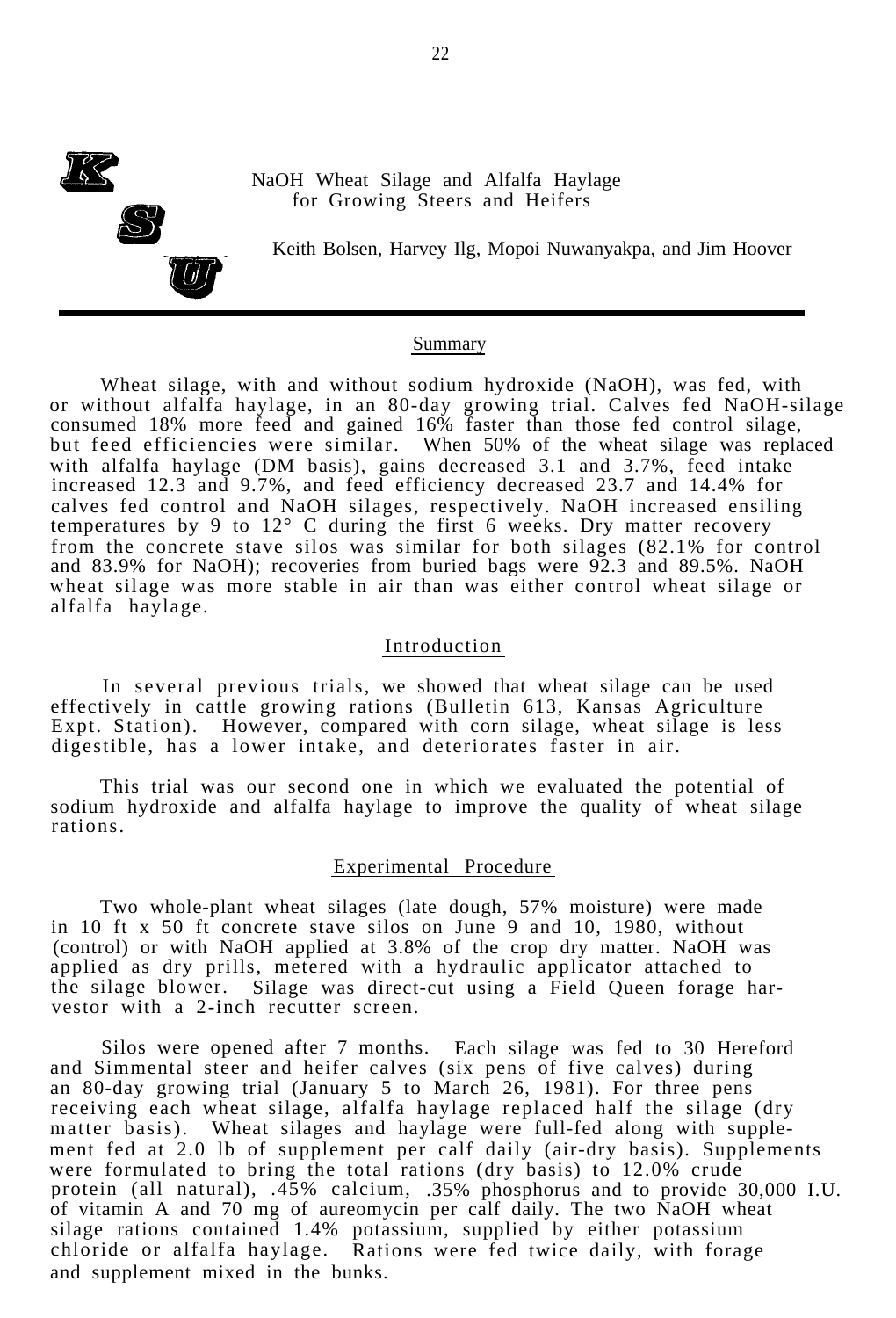The haylage (ensiled at 40 to 44% moisture in a 14 ft x 40 ft Harvestore) was from 4th-cut alfalfa harvested in September, 1979.

All calves were weighed individually, after 16 hr without feed or water, at the start and at the end of the trial. Intermediate weights were taken before the a.m. feeding on days 28 and 56.

Dry matter losses during fermentation, storage, and feedout were measured for both wheat silages by weighing and sampling all loads of fresh crop ensiled and, later, weighing and sampling all silage removed. About 125 lb of fresh crop was removed from each silo twice during filling, packed into three nylon bags (30 lb/bag), and buried in each silo. As silage was fed, bags were removed from the silos, weighed, mixed, and sampled for chemical analysis, and dry matter loss was determined. Ensiling temperatures during the first 6 weeks were monitored with four thermocouples evenly spaced in each silo.

Aerobic stability (bunk life) of the wheat silages and haylage was determined as described on page 7 of this Progress Report.

#### Results

Chemical analyses of the two silages and haylage are shown in Table 7.l. Control silage fermented normally, as evidenced by low pH, predominance of lactic acid, and little butyric acid. However, NaOH silage underwent a clostridial fermentation, characterized by high pH, excessive butyric acid, and little lactic acid.

Ensiling temperatures (Figure 7.1) averaged  $9^{\circ}$  to  $12^{\circ}$  C warmer for NaOH silage than the control throughout the 6 weeks.

Cattle performances are shown in Table 7.2. Calves fed NaOH silage alone gained faster  $(P<.05)$  and consumed more feed  $(P<.05)$  than those fed control silage alone. Adding alfalfa haylage to either wheat silage increased feed intake by about 11%, but decreased rate and efficiency of gains. Our previous trial (Progress Report 394) also showed that NaOH increased intake but not use of wheat silage and that haylage had less net energy than wheat silage. In both trials, the high sodium content of the NaOH silage rations caused high water intake, excessive urination, and extremely wet pen conditions.

Dry matter losses in the stave silos (Table 7.3) were similar for control and NaOH wheat silages and 2 to 6 percentage units higher than those generally obtained with corn or sorghum silages. Dry matter loss from the buried bags represented slightly less than the minimal loss obtainable in a farm-scale silo.

Aerobic stability results in Table 7.4 show that NaOH silage was highly stable in air (heating on the 10th day), control silage moderately stable (heating on the 4th and 5th days), and haylage unstable (heating on the 2nd day).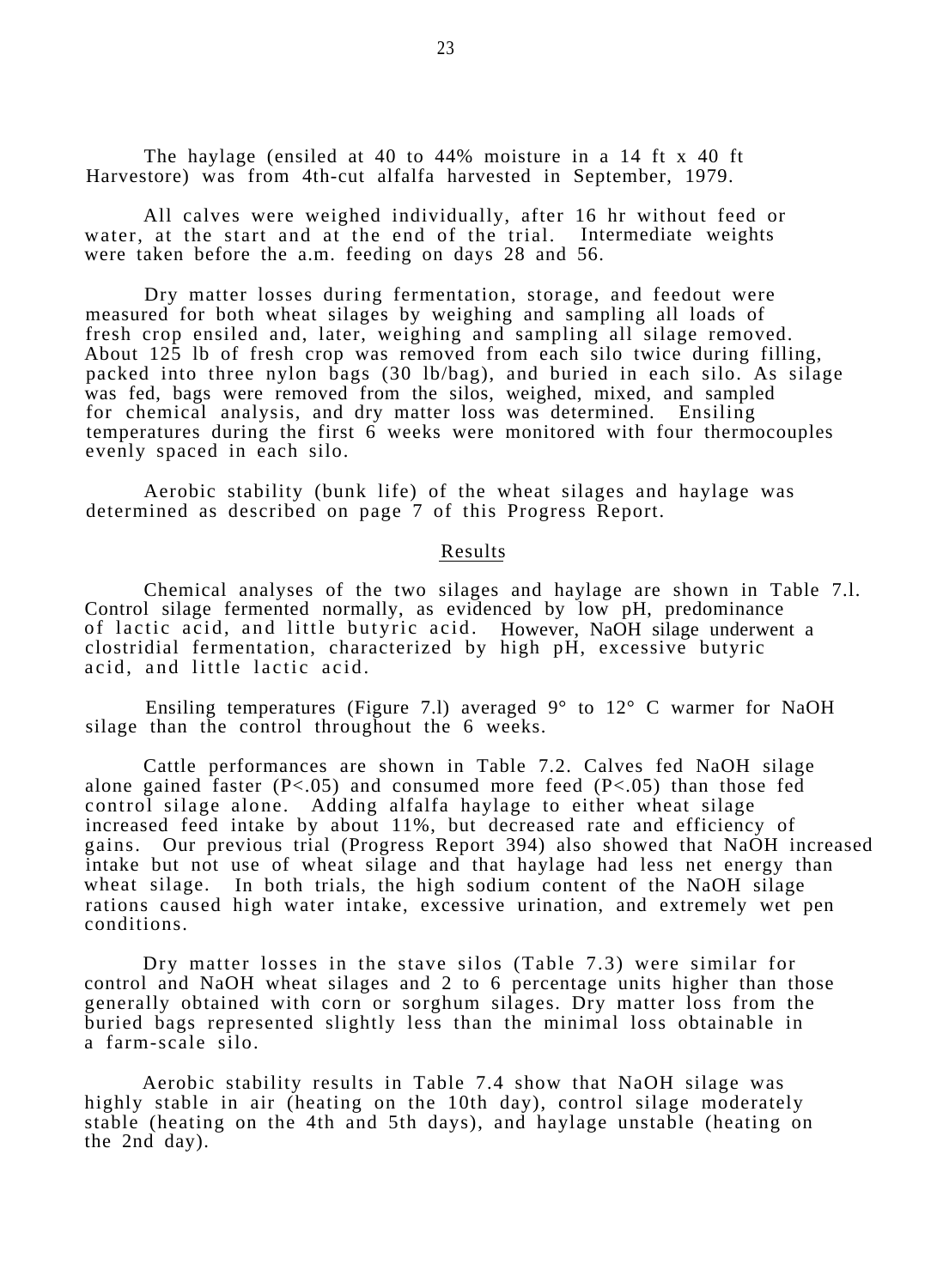| 1 uviv<br>.             | $\sim$                      |      |                    |                 |                |                | $\cdots$       |                   |                 |                      |
|-------------------------|-----------------------------|------|--------------------|-----------------|----------------|----------------|----------------|-------------------|-----------------|----------------------|
| Forage                  | Dry<br>matter               | рH   | Ash                | rude<br>protein | rude)<br>fiber | Lactic<br>acid | Acetic<br>acid | Propionic<br>acid | Butyric<br>acid | $NH3-N*$             |
|                         | %                           |      |                    |                 |                |                |                |                   |                 |                      |
|                         |                             |      |                    |                 |                |                | % of the DM    |                   |                 |                      |
| Control                 | .95<br>41                   | +.∠⊣ | .                  |                 | 24.40          | 4.29           | .40            |                   |                 |                      |
|                         |                             | .16  | $10.\overline{37}$ | 2.67            |                | .82            | $\bigcap$      | Q5                | 5.82            |                      |
| NaOH<br>Alfalfa haylage | $4\overline{1.75}$<br>60.43 |      |                    |                 | 25.46<br>24.78 |                | ر ∠.⊥<br>.86   | ں ر،              | .03             | 6.76<br>9.67<br>4.20 |
|                         |                             |      |                    |                 |                | l . 24         |                | .10               |                 |                      |

Table 7.1. Chemical analyses of control and NaOH wheat silages and alfalfa haylage.

 $*NH_3-N$  expressed as a % of total N.



Figure 7.1. Ensiling temperatures for control and NaOH wheat silages.